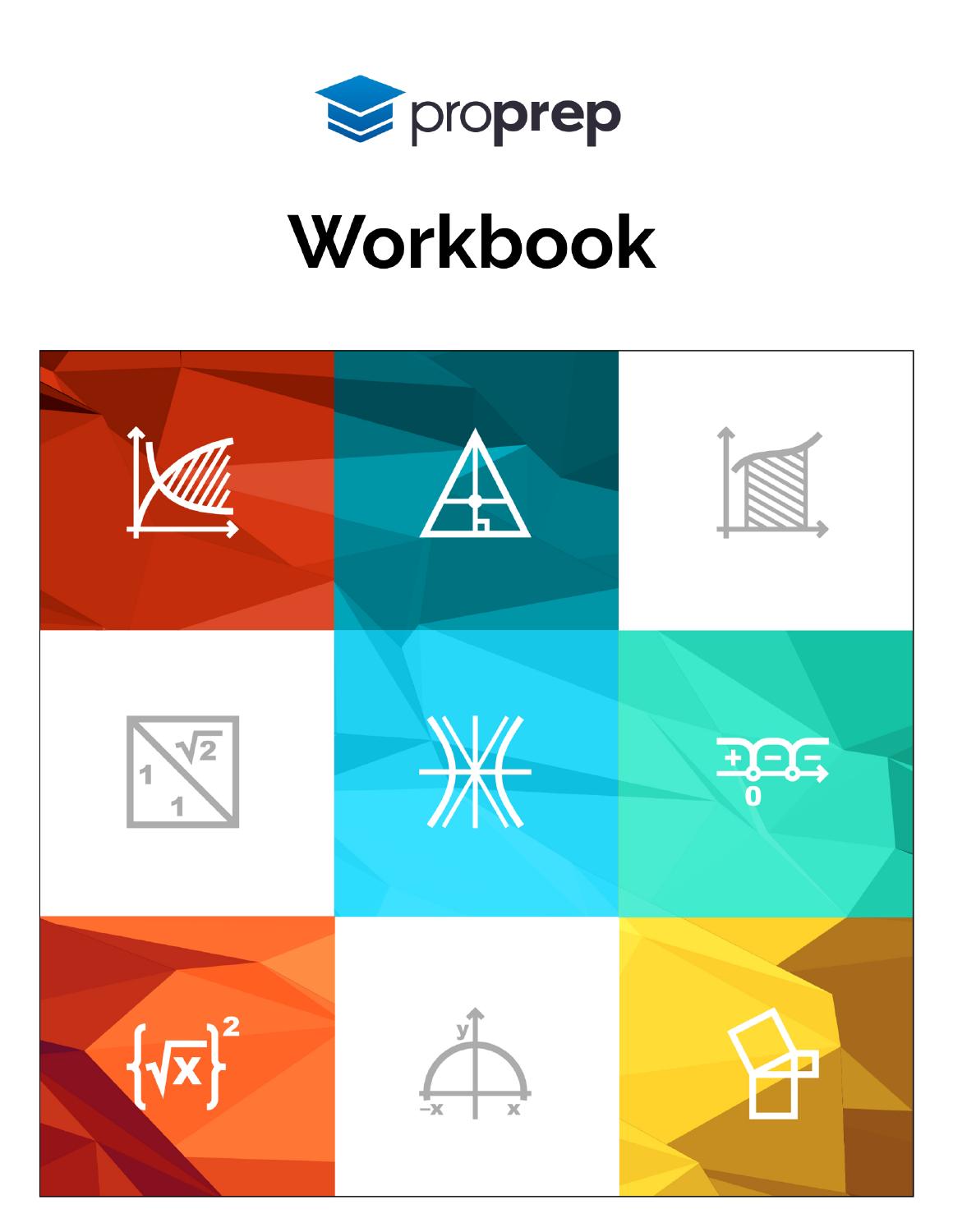# Table of Contents

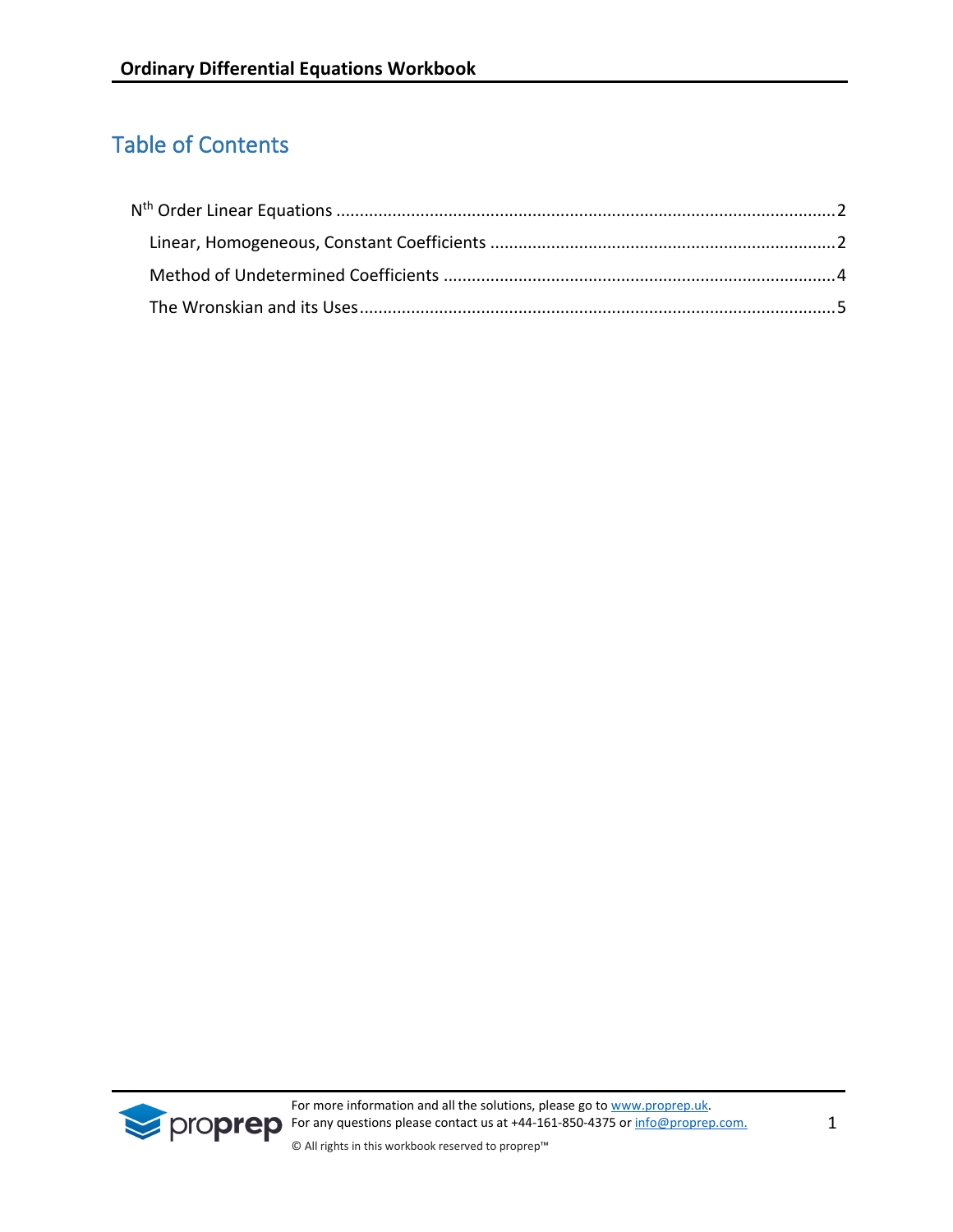# <span id="page-2-0"></span>**N th Order Linear Equations**

# <span id="page-2-1"></span>**Linear, Homogeneous, Constant Coefficients**

## **Questions**

**Solve the following equations:** 

1) 
$$
y''' - 2y'' - 3y' = 0
$$

3) 
$$
y''' - 2y'' - y' + 2y = 0
$$

$$
5) \t y^{(4)} - y = 0
$$

7) 
$$
y^N + y = 0
$$
  $[y^N = y^{(4)} = y''']$ 

9) 
$$
(D^5 + 3D^4 + 2D^3 - 2D^2 - 3D - 1)y = 0
$$

$$
11) \quad z''' - 6z'' + 12z' - 8z = 0
$$

**13)** 
$$
x^{(6)} - 3x^{(4)} + 3x - x = 0
$$
,  $x = x(t)$ 

$$
\begin{cases}\ny'''' - 3y''' + 6y'' - 12y' + 8y = 0 \\
y(0) = 2, y'(0) = 5, y''(0) = -19, y'''(0) = -47\n\end{cases}
$$

2) 
$$
y^{(4)} + 3y''' - 15y'' - 19y' + 30y = 0
$$

4) 
$$
y^{(4)} - 5y'' + 4y = 0
$$

6) 
$$
\frac{d^3y}{dx^3} + 2\frac{d^2y}{dx^2} - 3\frac{dy}{dx} + 20y = 0
$$

$$
8) \t y^{(6)} - y'' = 0
$$

**10)** 
$$
y^{(8)} + 8y^{(4)} + 16y = 0
$$

$$
y^{(4)} - 4y = 0
$$

14) 
$$
\begin{cases} y'''-y''+y'-y=0\\ y(0)=3, y'(0)=4, y''(0)=-1 \end{cases}
$$

- **16)** Given a homogeneous ODE of the 6<sup>th</sup> order with constant coefficients, one of whose solutions is  $x^2 e^x \cos 2x$ .
	- a. Find the general solution of the equation.
	- b. Find the equation.

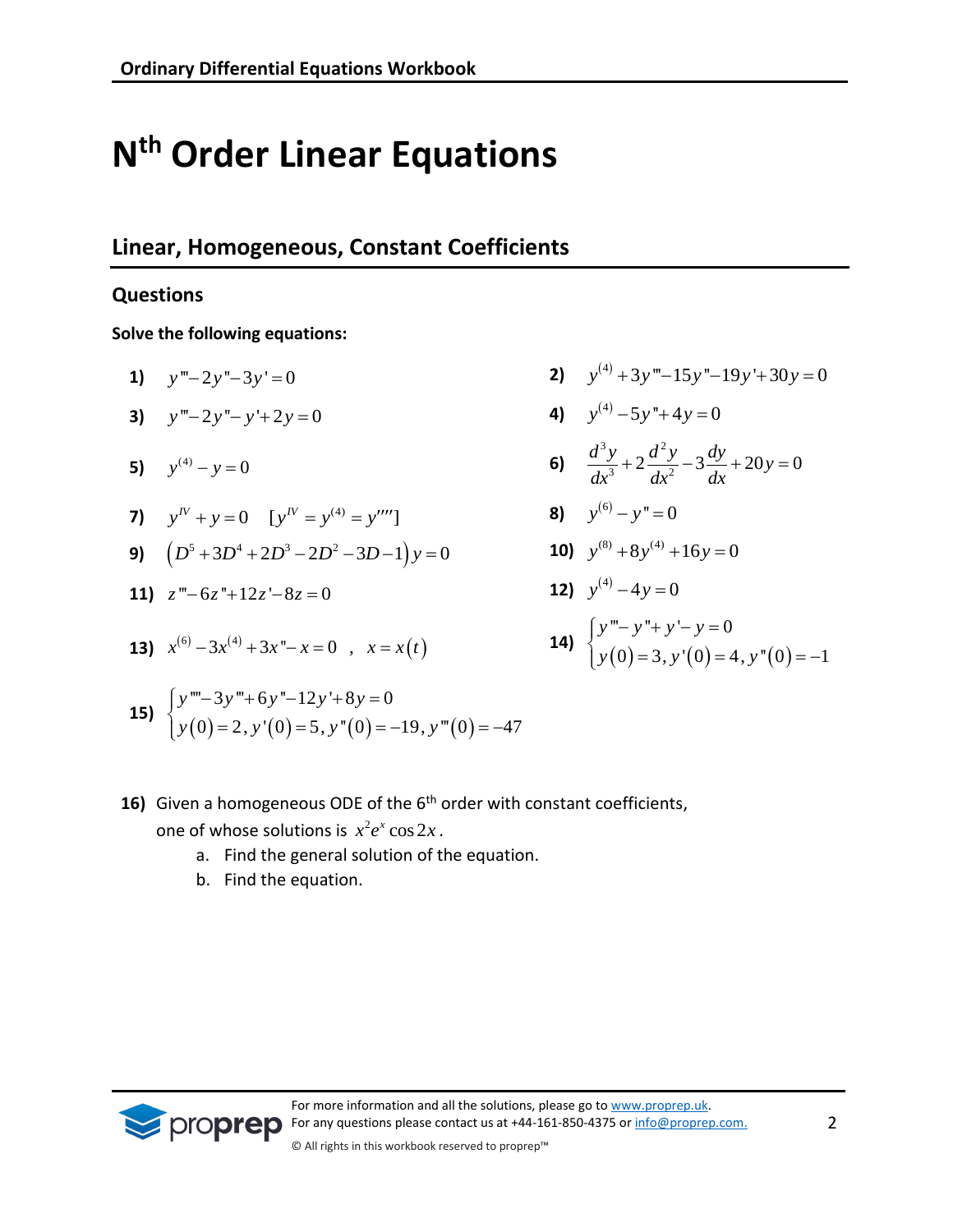#### **Answer Key**

1) 
$$
y = c_1 + c_2e^{-x} + c_3e^{3x}
$$
  
\n2)  $y = c_1e^x + c_2e^{-2x} + c_3e^{3x} + c_4e^{-5x}$   
\n3)  $y = c_1e^x + c_2e^x + c_3e^{-x}$   
\n4)  $y = c_1e^x + c_2e^{-x} + c_3\cos x + c_4\sin x$   
\n6)  $y = c_1e^4 + e^x[c_2\cos 2x + c_3\sin 2x]$   
\n7)  $y = e^{\frac{\sqrt{2}}{2}x} \left(c_1\cos \frac{\sqrt{2}}{2}x + c_2\sin \frac{\sqrt{2}}{2}x\right) + e^{\frac{-\sqrt{2}}{2}x}\left(c_3\cos \frac{\sqrt{2}}{2}x + c_4\sin \frac{\sqrt{2}}{2}x\right)$   
\n8)  $y = c_1e^x + c_2e^{-x} + c_3e^x + c_4e^{-x} + \cos x + \sin x$   
\n9)  $y = c_1e^x + c_2e^{-x} + c_3xe^x + c_4e^{-x} + c_5xe^{3}e^{-x}$   
\n10)  $+ e^{-x}[c_5\cos x + c_6\sin x] + xe^{-x}[c_7\cos x + c_8\sin x]$   
\n11)  $y = c_1e^{2x} + c_2xe^{2x} + c_3x^2e^{2x}$   
\n12)  $y = c_1e^{\sqrt{2}x} + c_2xe^{2x} + c_3x^2e^{2x}$   
\n13)  $y = c_1e^{\sqrt{2}x} + c_2e^{-\sqrt{2}x} + c_3\cos \sqrt{2}x + c_4\sin \sqrt{2}x$   
\n14)  $y = e^x + 2\cos x + 3\sin x$   
\n15)  $y = e^x - 2e^{2x} + 3\cos 2x + 4\sin 2x$   
\n16) a.  $y = e^x[c_1\cos 2x + c_2\sin 2x] + xe^x[c_3\cos 2x + c_4\sin 2x] + x^2e^x[c_5\cos 2x + c_6\sin 2x]$   
\nb.  $y^{(6)} - 6y^{(5)}$ 

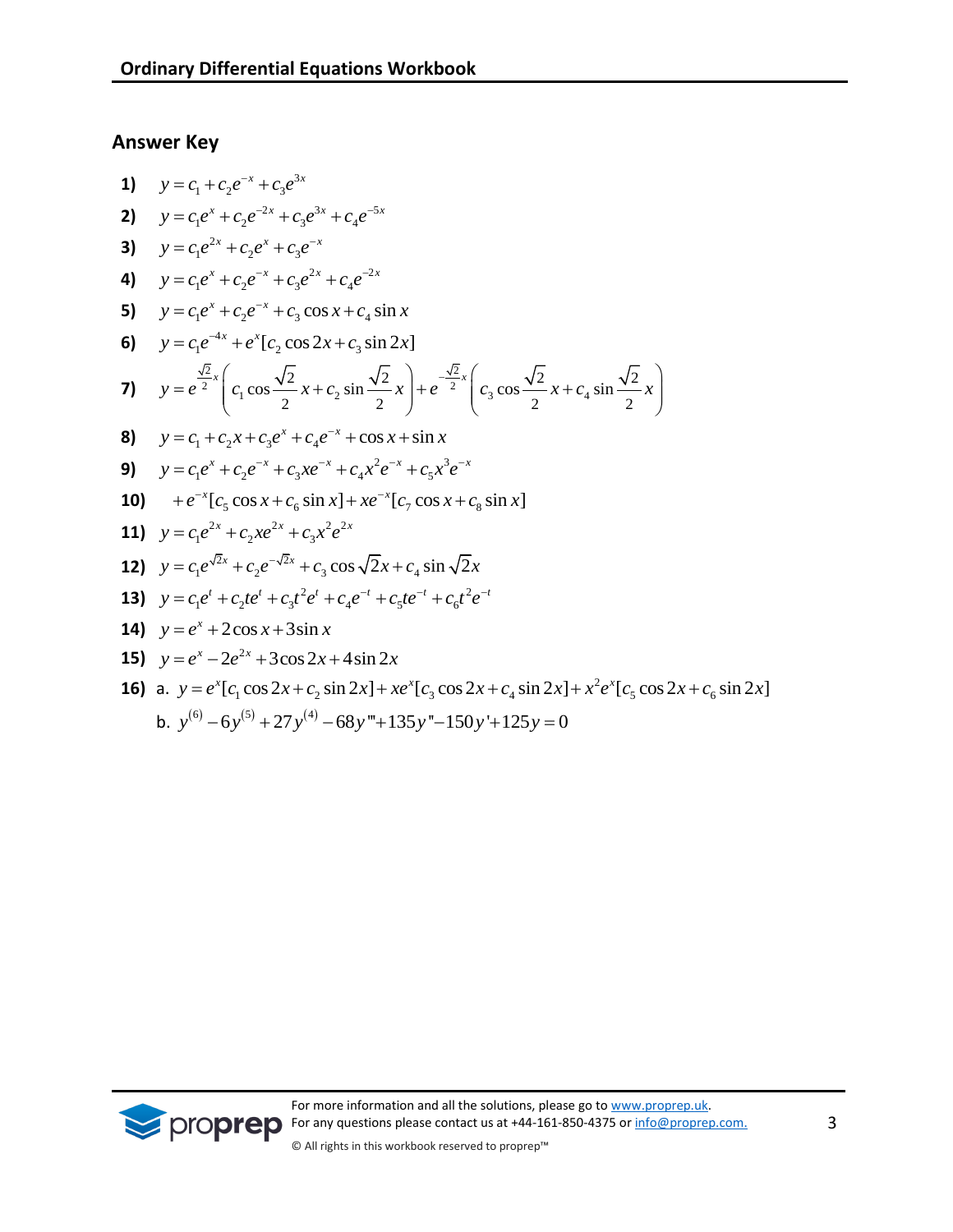# <span id="page-4-0"></span>**Method of Undetermined Coefficients**

#### **Questions**

Solve the following equations:

1)  $y''' - 2y'' - 3y' = 2\sin x - 4\cos x$ 

3) 
$$
y''' - 2y'' - y' + 2y = 2x^3 - 3x^2 - 12x + 14
$$

2) 
$$
y^{(4)} + 3y''' - 15y'' - 19y' + 30y = -28e^{2x}
$$

4) 
$$
y''' - 3y' + 2y = e
$$

5)  $y''' - y'' + y' - y = \sin x$ 

#### **Answer Key**

1) 
$$
y = c_1 + c_2 e^{-x} + c_3 e^{3x} + \sin x
$$

2) 
$$
y = c_1 e^x + c_2 e^{-2x} + c_3 e^{3x} + c_4 e^{-5x} + e^{2x}
$$

3) 
$$
y = c_1 e^{2x} + c_2 e^x + c_3 e^{-x} + x^3 + 4
$$

4) 
$$
y = c_1 e^x + c_2 x e^x + c_3 e^{-2x} + \frac{1}{6} x^2 e^x
$$

5)  $y = c_1 e^x + c_2 \cos x + c_3 \sin x + \frac{1}{4} x (\cos x - \sin x)$ 

For more information and all the solutions, please go to www.proprep.uk. **DIODIED** For any questions please contact us at +44-161-850-4375 or info@proprep.com.